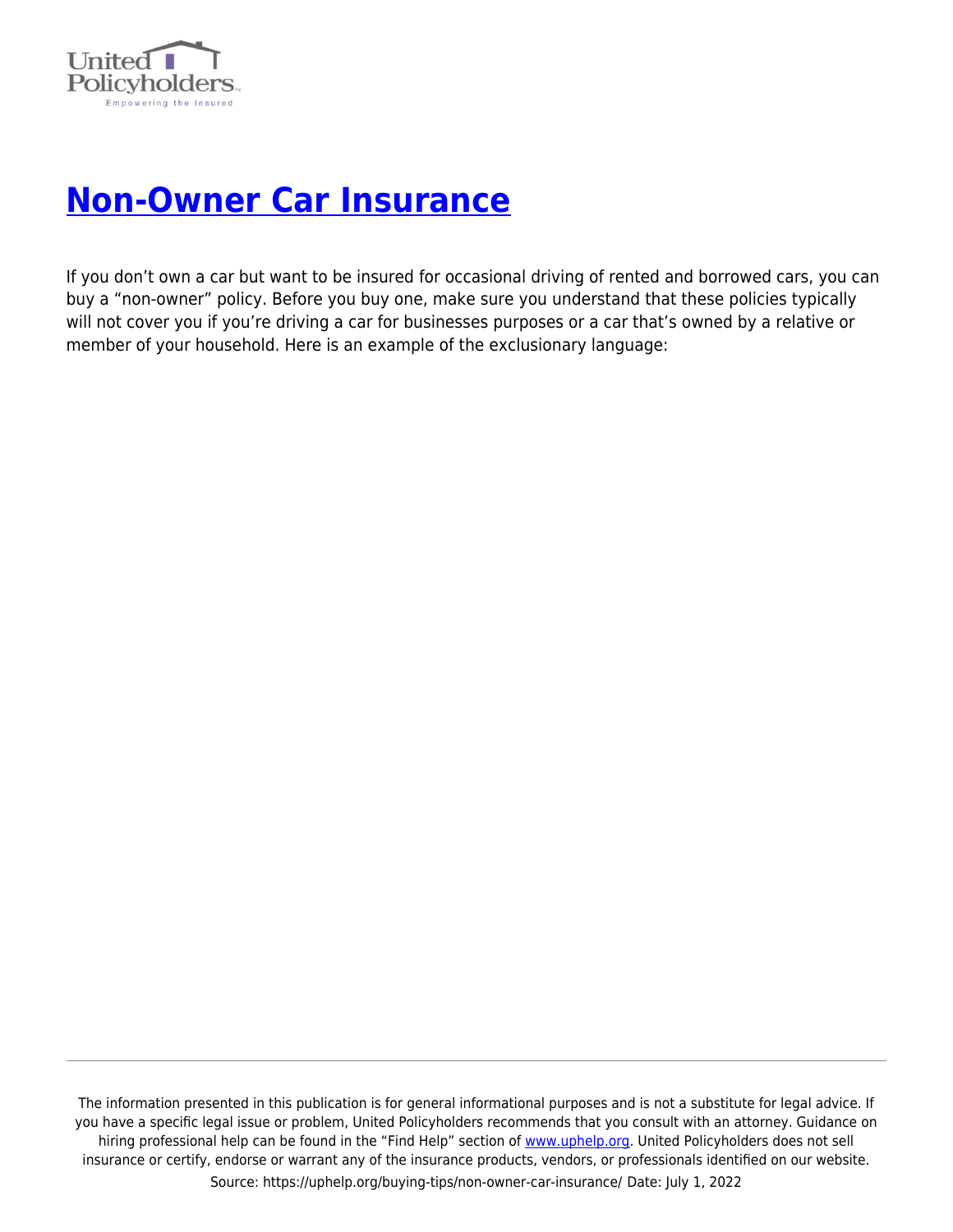

## NAMED NON-OWNER POLICY

- > A Named Non-Owner policy provides liability protection for an individual who does not own a vehicle or have access to any personal use vehicles on a regular basis, including vehicles owned by household members.
- > No member of the named non-owner's household may own or have access to a vehicle on a regular basis.
- > Coverage does not apply to vehicles owned by the insured or a relative.
- > Coverage applies only to the person listed on the declarations page and does not extend to household members.
- > BI/PD, Med Pay, and UM/UIM BI are the only coverages written.
- > Physical Damage coverage is not available.
- > Business/artisan use is unacceptable.
- > Filings are acceptable (operator only).
- > Higher liability limits are acceptable.

We do not offer a BFNO (Broad Form Named Non-Owner) policy.

## More suggested reading:

Speak UP: How to communicate with your insurance company

The information presented in this publication is for general informational purposes and is not a substitute for legal advice. If you have a specific legal issue or problem, United Policyholders recommends that you consult with an attorney. Guidance on hiring professional help can be found in the "Find Help" section of www.uphelp.org. United Policyholders does not sell insurance or certify, endorse or warrant any of the insurance products, vendors, or professionals identified on our website. Source: https://uphelp.org/buying-tips/non-owner-car-insurance/ Date: July 1, 2022